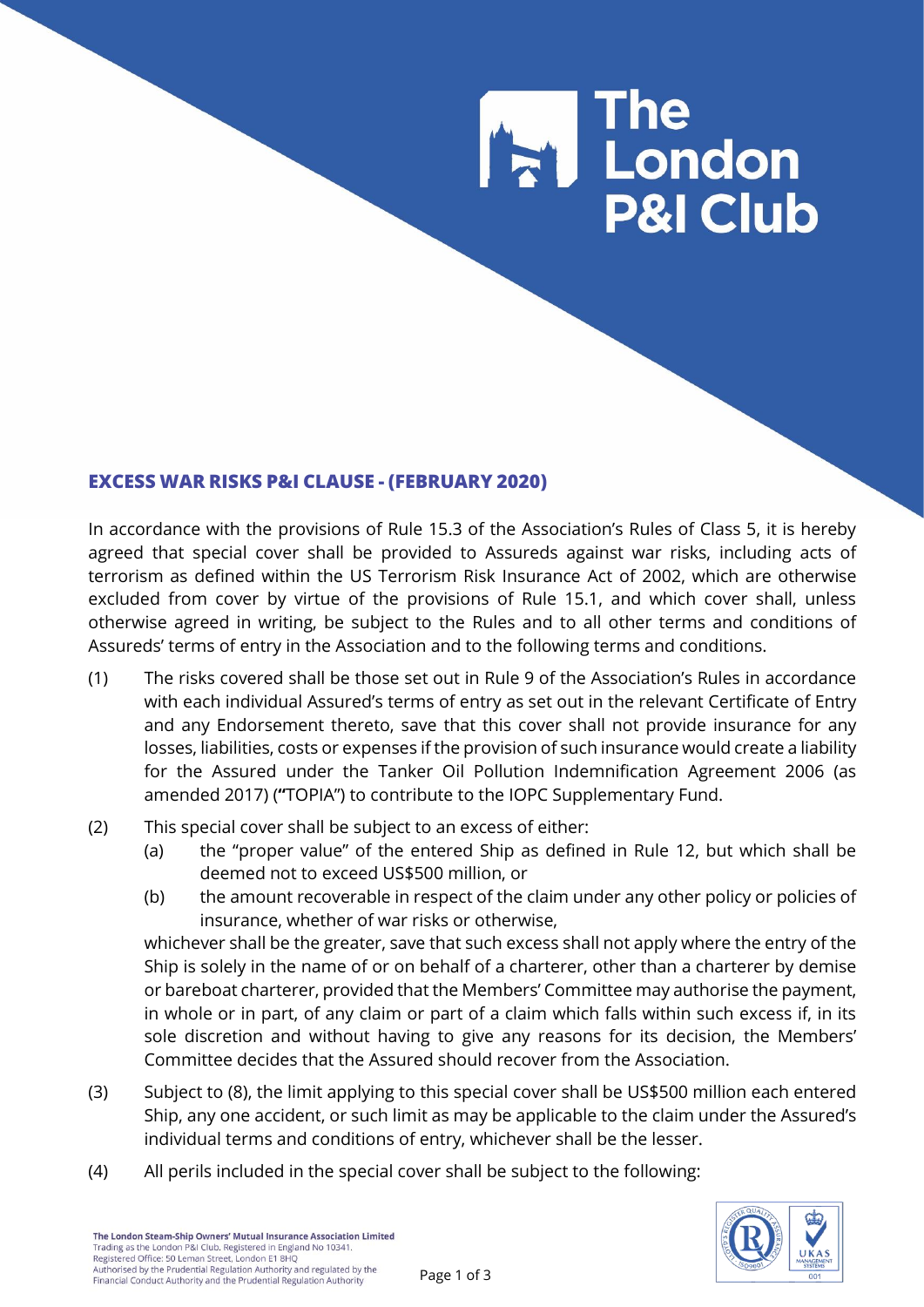## **EXCESS WAR RISKS P&I CLAUSE - (FEBRUARY 2020) (CONTINUED)**

Chemical, Biological, Bio-chemical, Electromagnetic Weapons and Computer Virus Exclusion Clause (MM Clause No.3039) (A), Memorandum of Understanding of March 2003 between the International Group and reinsuring underwriters concerning the interpretation thereof (B), and Nuclear Exclusions Clause (C):

- (A) In no case shall this insurance cover loss, damage, liability or expenses directly or indirectly caused by or contributed to by or arising from:
	- (i) any chemical, biological, bio-chemical or electromagnetic weapon.
	- (ii) the use or operation, as a means for inflicting harm, of any computer virus.
	- (iii) Clause (A) shall not operate to exclude losses (which would otherwise be covered under the terms of this policy) arising from the use of any computer, computer system or computer software programme or any other electronic system in the launch and/or guidance system and/or firing mechanism of any weapon or missile.
- (B) 'any chemical, biological, bio-chemical or electromagnetic weapon' shall include neurological or viral agents, such as sarin, mustard gas, anthrax and smallpox, but exclude explosives and/or the methods of their detonation or attachment and/or the use of a Ship or her cargo as a means of inflicting harm, unless such cargo is itself a chemical, biological or bio-chemical weapon within the scope of the clause, and 'the use or operation, as a means for inflicting harm, of any computer virus' shall only be relevant in the context of this insurance if it is used as an act of war or terrorism.
- (C) Nuclear Exclusions Clause:

In no case shall this insurance cover liabilities, losses, costs or expenses (irrespective of whether a contributory cause of the same being incurred was any neglect on the part of the Assured or his servants or agents) when the loss or damage, injury, illness or death or other accident in respect of which such liabilities arise or loss, costs or expenses are incurred was directly or indirectly caused by or contributed to by or arise from:

- (a) ionising radiations from or contamination by radioactivity from any nuclear fuel or from any nuclear waste or from the combustion of nuclear fuel;
- (b) the radioactive, toxic, explosive or other hazardous or contaminating properties of any nuclear installation, reactor or other nuclear assembly or nuclear component thereof;
- (c) any weapon or device employing atomic or nuclear fission and/or fusion or other like reaction or radioactive force or matter;
- (d) the radioactive, toxic, explosive or other hazardous or contaminating properties of any radioactive matter,

other than liabilities, costs and expenses arising out of carriage of "excepted matter" (as defined in the Nuclear Installations Act 1965 of the United Kingdom or any regulations made there-under) as cargo in an entered Ship.